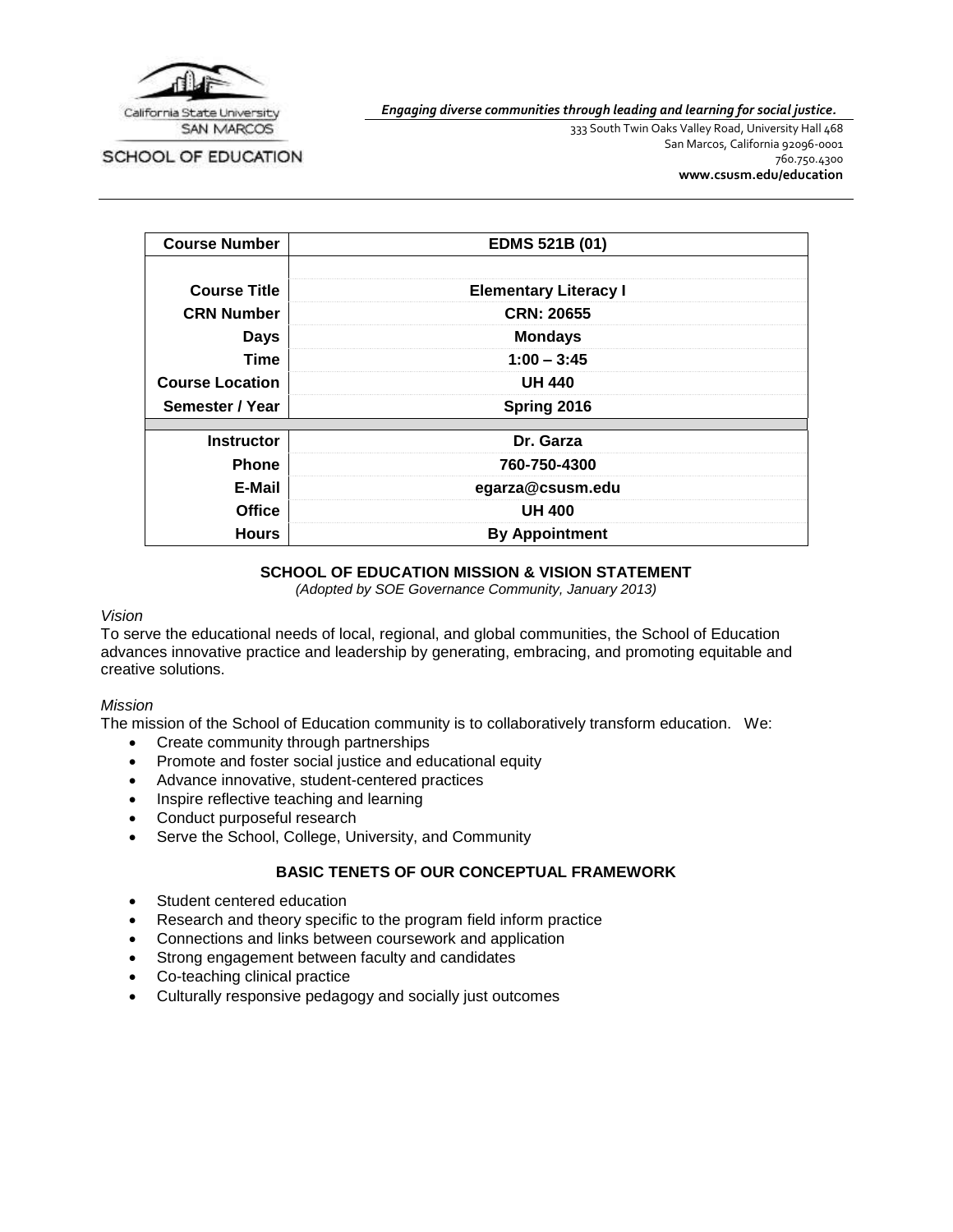# **TABLE OF CONTENTS**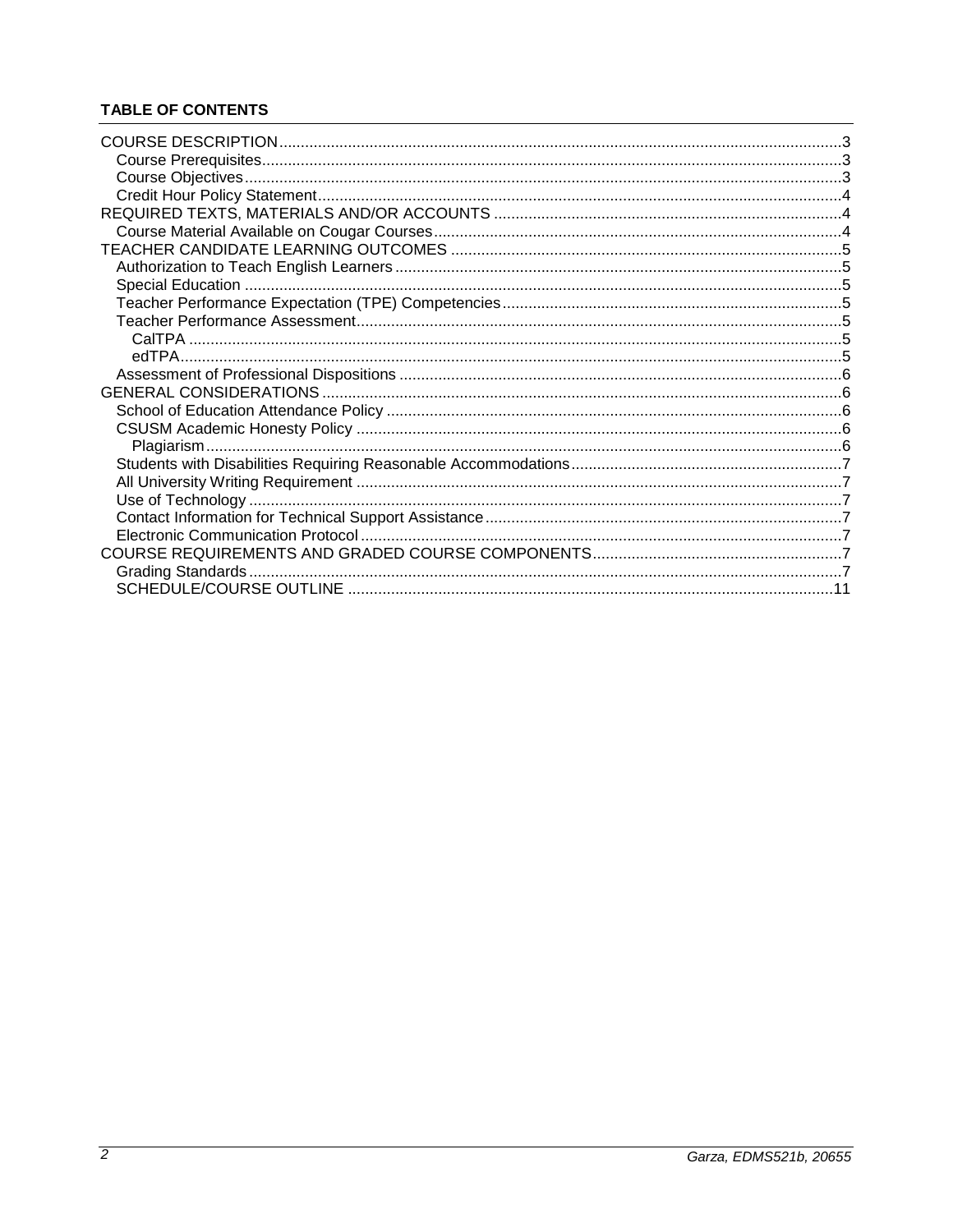# **COURSE DESCRIPTION**

<span id="page-2-0"></span>The primary aim of this course is for students to develop an understanding of the theory, methodology and assessment of English language arts and second language learning in integrated and inclusive elementary and middle school classrooms.

#### <span id="page-2-1"></span>**Course Prerequisites**

Admission to the Multiple Subject Teacher Credential Program

#### <span id="page-2-2"></span>**Course Objectives**

### *Knowledge* –

Teacher candidates will:

- Gain an understanding of how a first and second language is acquired.
- Gain an understanding of the reading process and its relationship to thought, language and learning and the knowledge of reading content including: word analysis, fluency, vocabulary- academic language- and background knowledge, reading comprehension, literary response and analysis.
- Gain understanding of how to learn to read and write in first and second languages.
- Become familiar with how to deliver a comprehensive program of systematic, explicit instruction in reading, writing, listening, and speaking aligned to the ELA Common Core State Standards and ELD Standards and the ELA/ELD Framework (2014).
- Become familiar with multiple monitoring measures within the three basic types of assessments to determine students' progress towards state adopted content standards.
- Become familiar with differentiated reading instruction and interventions to meet the needs of the full range of learners who have varied reading levels and language backgrounds.

### *Skills* –

Teacher candidates will:

- Become sensitive observers of children's language using behaviors.
- Demonstrate knowledge and ability to utilize multiple monitoring measures within the three basic types of assessments to determine students' progress towards state adopted content standards: entry level assessment for instructional planning, monitoring student progress, and summative assessment.
- Be able to analyze and interpret results of children's reading and writing behaviors to plan effective and differentiated instruction and interventions.
- Demonstrate knowledge of components of effective instructional delivery in reading, writing and listening and speaking.
- Develop the ability to select appropriate materials and instructional strategies to meet the individual needs of students and use core instructional materials for both instruction and intervention.
- Develop the ability to differentiate literacy instruction in order to provide Universal Access.
- Learn how to organize the classroom for teaching reading and writing to the full range of learners who have varied reading levels and language backgrounds

# *Attitudes and Values* –

Teacher candidates will:

- Develop an appreciation for the natural language abilities children possess for processing and producing print.
- To appreciate the need and value of integrating reading writing into all curricular areas
- Affirm the importance of a rich environment for an effective language arts program.
- Develop a sensitivity to and appreciation for culturally and linguistically diverse learners.
- Develop a sensitivity to and appreciation for the importance of reading and writing for students' own personal and professional growth.
- Develop a respect for each student, his/her abilities and background and the student's right to instruction that meets his/her individual needs.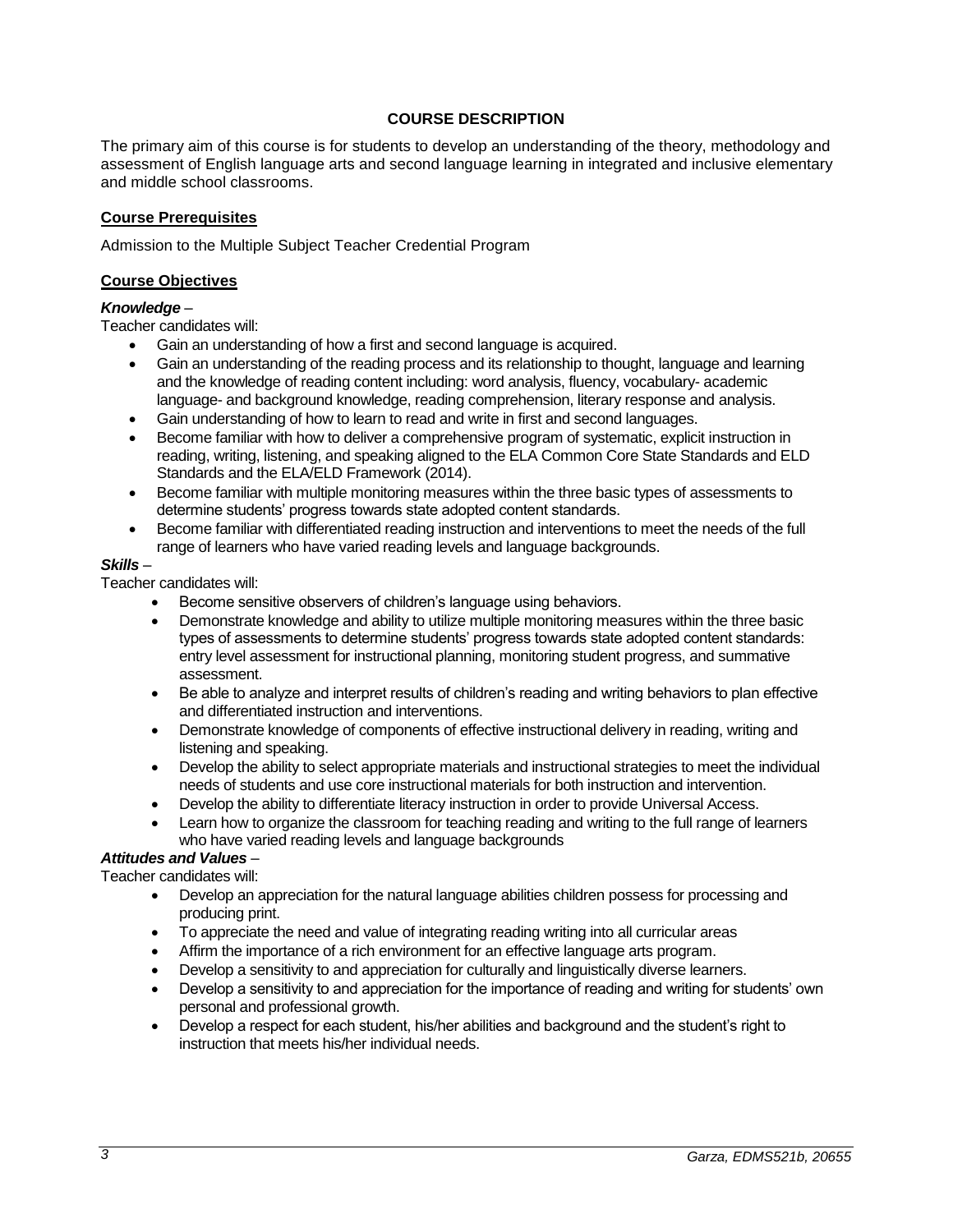# <span id="page-3-0"></span>**Credit Hour Policy Statement**

Students are expected to spend a minimum of two hours outside of the classroom each week for each unit of credit engaged in learning.

# **REQUIRED TEXTS, MATERIALS AND/OR ACCOUNTS**

<span id="page-3-1"></span>Cooper, J. D., Kiger, N., & Robinson, M., (2014). *Literacy: Helping Students Construct Meaning,* 9th Edition. Upper Saddle River, NJ: Prentice Hall. ISBN: 978-1285432427

Zarrillo, James. (2010) *Ready for Revised RICA: A Test Prep Guide* (3rd Edition) (ISBN: 9780137008681)

Jerry Johns (2010). *Basic Reading Inventory* (ISBN: 9780757551277)

### <span id="page-3-2"></span>**Course Material Available on Cougar Courses**

California Department of Education. (2014). 2014 ELA/ELD Framework Chapters http://www.cde.ca.gov/ci/rl/cf/elaeldfrmwrksbeadopted.asp

ELA/ELD Framework: (download the full framework approved July 2015): https://www.mydigitalchalkboard.org/cognoti/content/file/resources/documents/4b/4b6b5574/4b6b5574ba634 f2a0d505cc4b0e78013ab4a7f9a/FrameworkFINAL72415.pdf

National Common Core Initiative: http://www.corestandards.org/read-the-standards/

California Department of Education. (2013). California's common core state standards: English language arts & literacy in history/social studies, science, and technical subjects. http://www.cde.ca.gov/be/st/ss/documents/ finalelaccssstandards.pdf

California Department of Education (2012). Appendix A: Foundational Literacy Skills for English Learners (with alignment charts for ELD Foundational Literacy Skills and Common Core Reading Standards Foundational Skills) http://www.cde.ca.gov/sp/el/er/documents/sbeapdaliteracy.pdf

California Department of Education (2012). Appendix B: The California English Language Development Standards Part II: Learning About How English Works http://www.cde.ca.gov/sp/el/er/documents/sbeapdbhew.pdf

California Department of Education (2008). RICA content specifications. RICA Content] http://www.rica.nesinc.com/RC\_preparation\_materials.asp

Duguay, A., Massoud, L., Tabaku, L., Himmel, J., & Sugarman, J. (2013). Implementing the Common Core for English learners: Responses to common questions. (Practitioner Brief). Washington, DC: Center for Applied Linguistics.

Freeman & Freeman. (2004). Connecting Students to Culturally Relevant Texts & Cultural Relevance Rubric.

Freeman & Freeman. (2009). Distinguishing between Academic and Conversational Language, Ch 2. (pages  $23 - 44$ ).

Rivera, M. O., Moughamian, A. C., Lesaux, N. K., & Francis, D. J. (2008). Language and reading interventions for English language learners and English language learners with disabilities. Portsmouth, NH: RMC Research Corporation, Center on Instruction.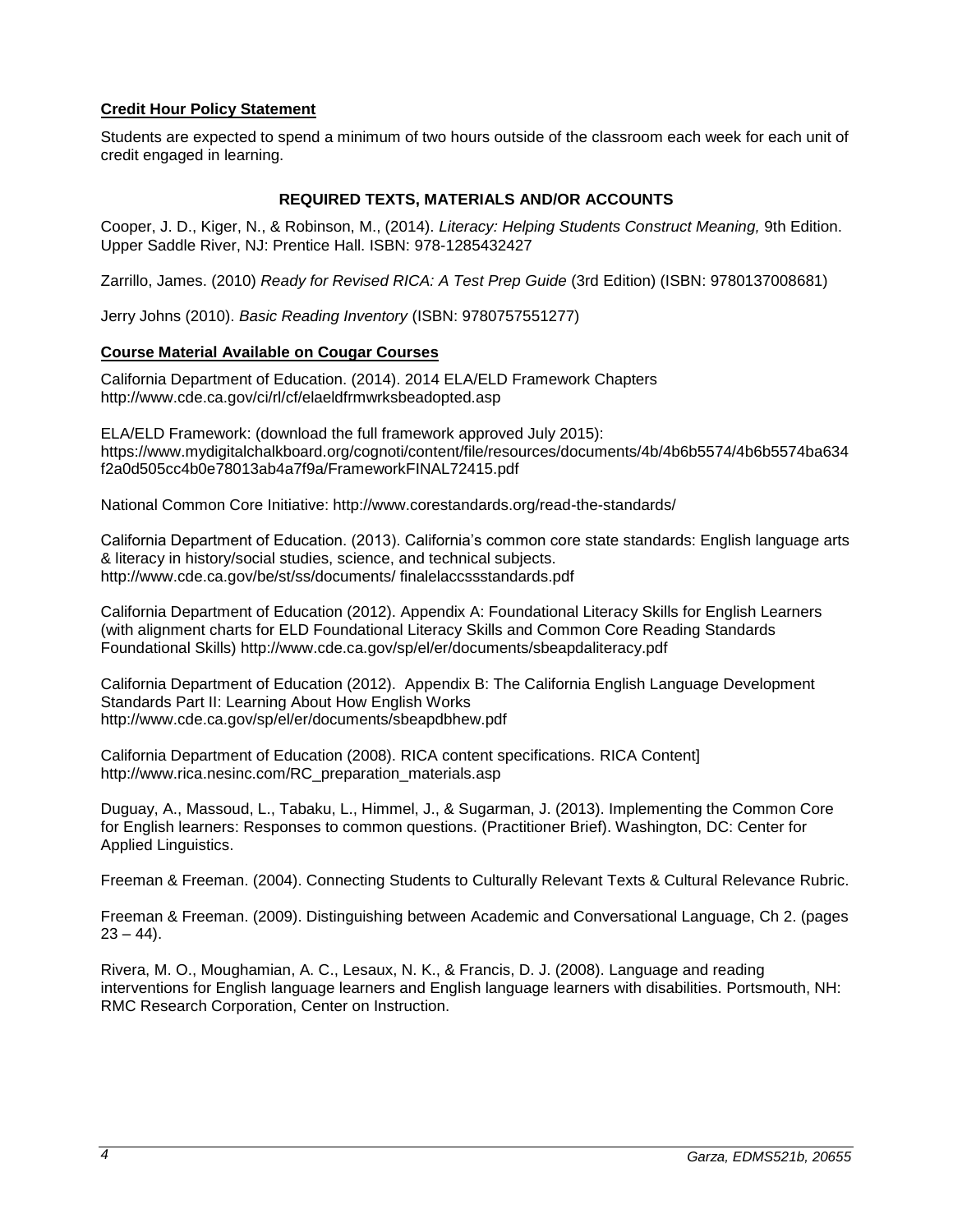# **TEACHER CANDIDATE LEARNING OUTCOMES**

## <span id="page-4-1"></span><span id="page-4-0"></span>**Authorization to Teach English Learners**

This credential program has been specifically designed to prepare teachers for the diversity of languages often encountered in California public school classrooms. The authorization to teach English learners is met through the infusion of content and experiences within the credential program, as well as additional coursework. Candidates successfully completing this program receive a credential with authorization to teach English learners. *(Approved by CCTC in SB 2042 Program Standards, August 02)*

### <span id="page-4-2"></span>**Special Education**

Consistent with the intent to offer a seamless teaching credential in the School of Education, this course demonstrates the collaborative infusion of special education competencies reflecting inclusive educational practices.

### <span id="page-4-3"></span>**Teacher Performance Expectation (TPE) Competencies**

The course objectives, assignments, and assessments have been aligned with the CTC standards for Multiple Subject Credential. This course is designed to help teachers seeking a California teaching credential to develop the skills, knowledge, and attitudes necessary to assist schools and district in implementing effective programs for all students. The successful candidate will be able to merge theory and practice in order to realize a comprehensive and extensive educational program for all students. You will be required to formally address the following TPEs in this course:

TPE 1A- Subject-Specific Pedagogical Skills for Multiple Subject Teaching Assignments: Teaching English-Language Arts in a Multiple Subject Assignment

### <span id="page-4-4"></span>**Teacher Performance Assessment**

Beginning July 1, 2008 all California credential candidates must successfully complete a state-approved Teacher Performance Assessment (TPA), as part of the credential program of preparation. During the 2015- 16 academic year the CSUSM credential programs will use either the CalTPA (California Teacher Performance Assessment) or the edTPA (Educative Teacher Performance Assessment).

<span id="page-4-5"></span>Check with your program coordinator to determine which assessment is used for your credential program.

#### **CalTPA**

To assist with your successful completion of the CalTPA, a series of informational seminars are offered over the course of the program. TPA related questions and logistical concerns are to be addressed during the seminars. Your attendance to TPA seminars will greatly contribute to your success on the assessment. The CalTPA Candidate Handbook, TPA seminar schedule, and other TPA support materials may be found on the SOE website:

<http://www.csusm.edu/education/CalTPA/ProgramMaterialsTPA.html>

# <span id="page-4-6"></span>**edTPA**

Beginning in fall 2015, for newly entering initial candidates, the CSUSM assessment system is the edTPA. To assist with your successful completion of the edTPA, a capstone class is part of your curriculum. In this class edTPA related questions and logistical concerns are addressed. Additional support materials are available on the edTPA website: [http://www.edtpa.com/PageView.aspx?f=GEN\\_Candidates.html](http://www.edtpa.com/PageView.aspx?f=GEN_Candidates.html)

Additionally, to support your success in your credential program and with TPA, SOE classes use common pedagogical language, lesson plans (lesson designs), and unit plans (unit designs).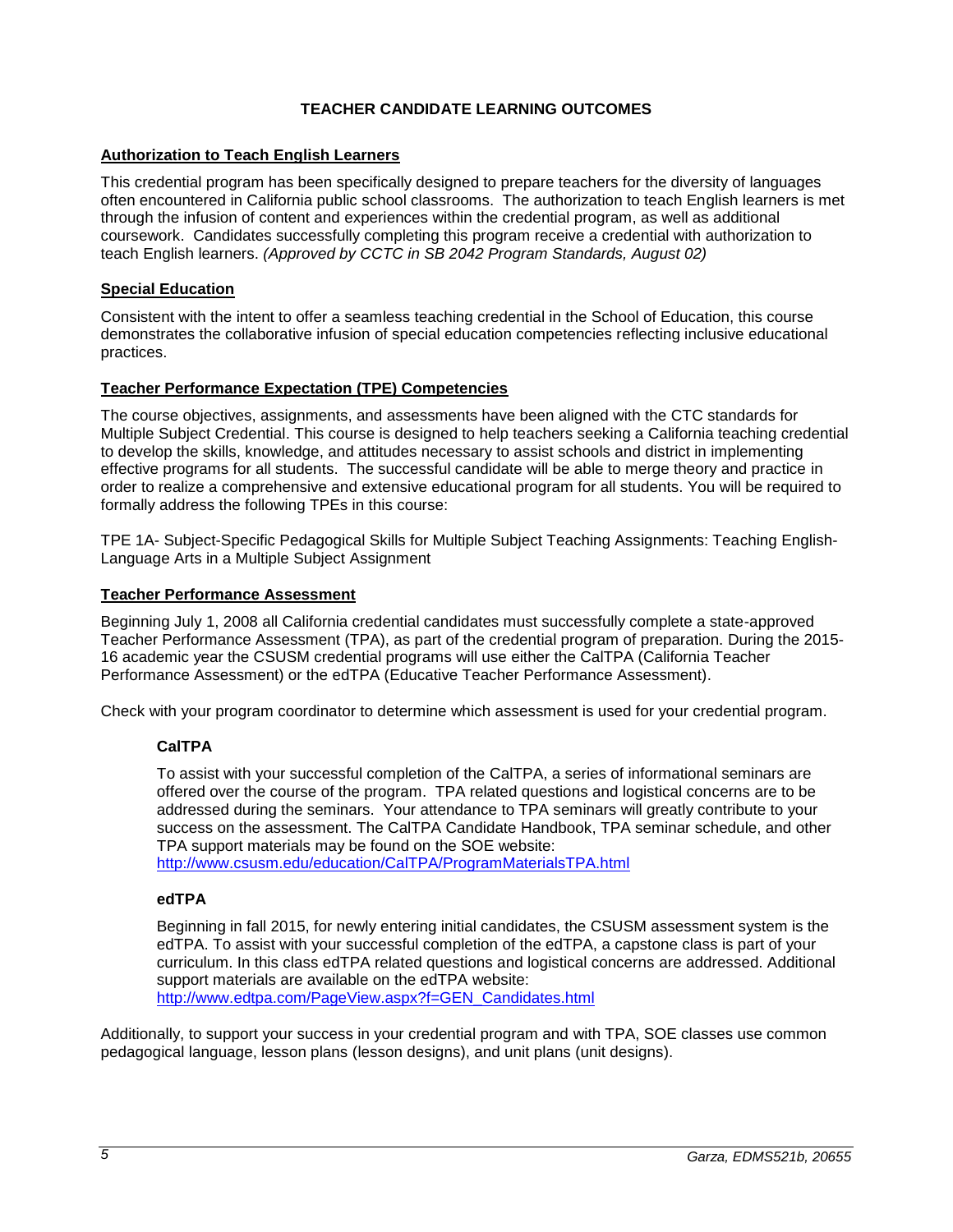# <span id="page-5-0"></span>**Assessment of Professional Dispositions**

Assessing a candidate's dispositions within a professional preparation program is recognition that teaching and working with learners of all ages requires not only specific content knowledge and pedagogical skills, but positive attitudes about multiple dimensions of the profession. The School of Education has identified six dispositions – social justice and equity, collaboration, critical thinking, professional ethics, reflective teaching and learning, and life-long learning—and developed an assessment rubric. For each dispositional element, there are three levels of performance - *unacceptable*, *initial target*, and *advanced target*. The description and rubric for the three levels of performance offer measurable behaviors and examples.

The assessment is designed to provide candidates with ongoing feedback for their growth in professional dispositions and includes a self-assessment by the candidate. The dispositions and rubric are presented, explained and assessed in one or more designated courses in each program as well as in clinical practice. Based upon assessment feedback candidates will compose a reflection that becomes part of the candidate's Teaching Performance Expectation portfolio. Candidates are expected to meet the level of *initial target* during the program.

# **GENERAL CONSIDERATIONS**

# <span id="page-5-2"></span><span id="page-5-1"></span>**School of Education Attendance Policy**

Due to the dynamic and interactive nature of courses in the School of Education, all candidates (course participants) are expected to attend all classes and participate actively. At a minimum, candidates (course participants) must attend more than 80% of class time, or s/he may not receive a passing grade for the course at the discretion of the instructor. Individual instructors may adopt more stringent attendance requirements. Should the candidate (course participants) have extenuating circumstances, s/he should contact the instructor as soon as possible. *(Adopted by the COE Governance Community, December, 1997).*

# <span id="page-5-3"></span>**CSUSM Academic Honesty Policy**

Students will be expected to adhere to standards of academic honesty and integrity, as outlined in the Student Academic Honesty Policy. All assignments must be original work, clear and error-free. All ideas/material that are borrowed from other sources must have appropriate references to the original sources. Any quoted material should give credit to the source and be punctuated accordingly.

Academic Honesty and Integrity: Students are responsible for honest completion and representation of their work. Your course catalog details the ethical standards and penalties for infractions. There will be zero tolerance for infractions. If you believe there has been an infraction by someone in the class, please bring it to the instructor's attention. The instructor reserves the right to discipline any student for academic dishonesty, in accordance with the general rules and regulations of the university. Disciplinary action may include the lowering of grades and/or the assignment of a failing grade for an exam, assignment, or the class as a whole.

Incidents of Academic Dishonesty will be reported to the Dean of Students. Sanctions at the University level may include suspension or expulsion from the University.

<span id="page-5-4"></span>Refer to the full Academic Honesty Policy at: [http://www.csusm.edu/policies/active/documents/Academic\\_Honesty\\_Policy.html](http://www.csusm.edu/policies/active/documents/Academic_Honesty_Policy.html)

#### **Plagiarism**

As an educator, it is expected that each candidate (course participant) will do his/her own work, and contribute equally to group projects and processes. Plagiarism or cheating is unacceptable under any circumstances. If you are in doubt about whether your work is paraphrased or plagiarized see the Plagiarism Prevention for Students website [http://library.csusm.edu/plagiarism/index.html.](http://library.csusm.edu/plagiarism/index.html) If there are questions about academic honesty, please consult the University catalog.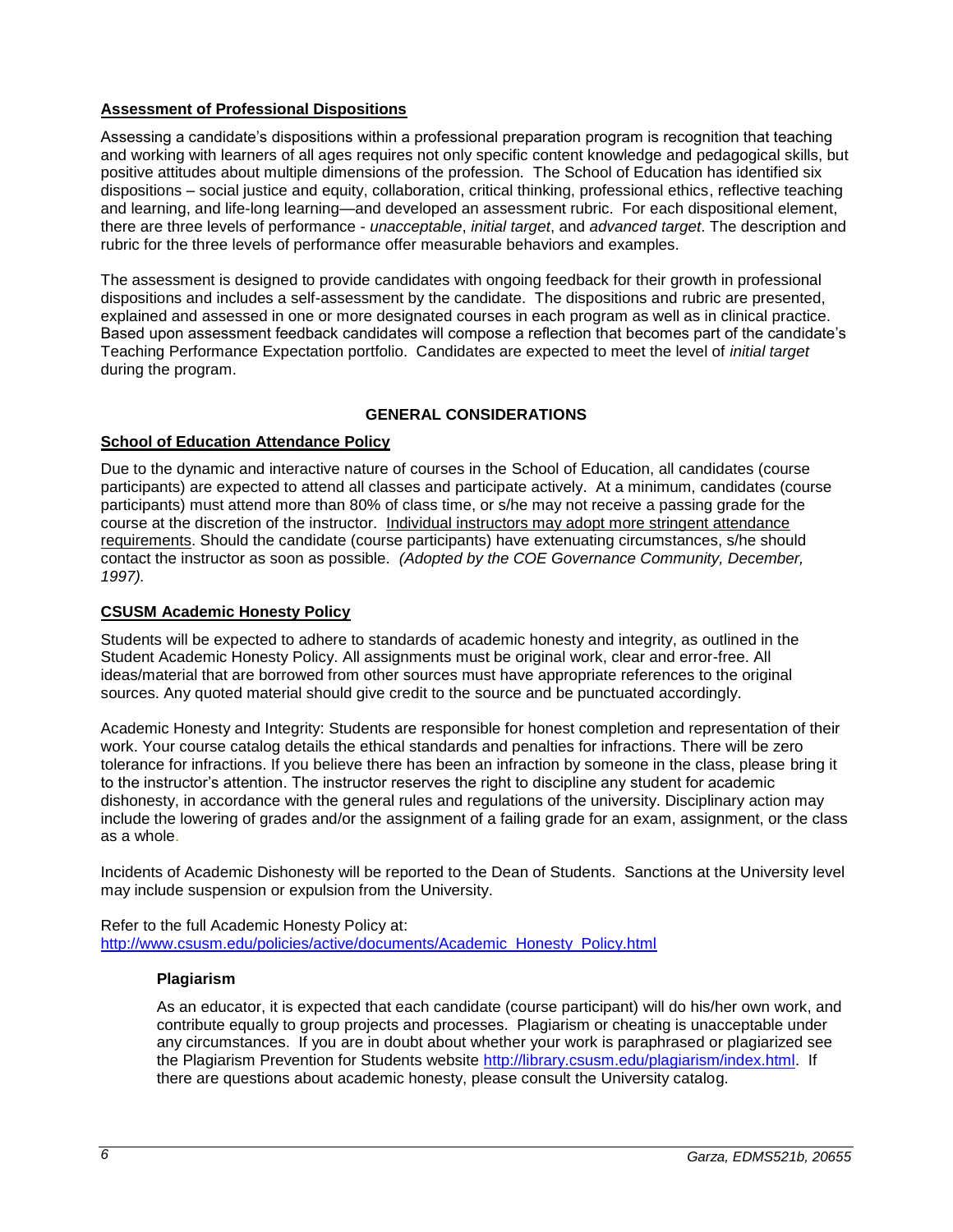## <span id="page-6-0"></span>**Students with Disabilities Requiring Reasonable Accommodations**

Students with disabilities who require reasonable accommodations must be approved for services by providing appropriate and recent documentation to the Office of Disabled Student Services (DSS). This office is located in Craven Hall 4300, and can be contacted by phone at (760) 750-4905, or TTY (760) 750- 4909. Students authorized by DSS to receive reasonable accommodations should meet with their instructor during office hours or, in order to ensure confidentiality, in a more private setting.

### <span id="page-6-1"></span>**All University Writing Requirement**

Writing requirements for this class will be met as described in the assignments. Every course at the university, including this one, must have a writing requirement of 850 words for a 1-unit course, 1700 words for a 2-unit course, and 2500 words for courses of 3 or more units.

### <span id="page-6-2"></span>**Use of Technology**

Candidates (Course participants) are expected to demonstrate competency in the use of various forms of technology (i.e. word processing, electronic mail, Moodle, use of the Internet, and/or multimedia presentations). Specific requirements for course assignments with regard to technology are at the discretion of the instructor. Keep a digital copy of all assignments for use in your teaching portfolio. All assignments will be submitted online, and some will be submitted in hard copy as well. Details will be given in class.

### <span id="page-6-3"></span>**Contact Information for Technical Support Assistance**

If you need any technical support, contact IITS Student Help Desk: http://www.csusm.edu/sth/.

#### <span id="page-6-4"></span>**Electronic Communication Protocol**

Electronic correspondence is a part of your professional interactions. If you need to contact the instructor, email is often the easiest way to do so. It is my intention to respond to all received e-mails in a timely manner. Please be reminded that e-mail and on-line discussions are a very specific form of communication, with their own nuances and etiquette. For instance, electronic messages sent in all upper case (or lower case) letters, major typos, or slang, often communicate more than the sender originally intended. With that said, please be mindful of all e-mail and on-line discussion messages you send to your colleagues, to faculty members in the School of Education, or to persons within the greater educational community. All electronic messages should be crafted with professionalism and care.

Things to consider:

- Would I say in person what this electronic message specifically says?
- How could this message be misconstrued?
- Does this message represent my highest self?
- Am I sending this electronic message to avoid a face-to-face conversation?

In addition, if there is ever a concern with an electronic message sent to you, please talk with the author in person in order to correct any confusion.

# **COURSE REQUIREMENTS AND GRADED COURSE COMPONENTS**

<span id="page-6-5"></span>Students are expected to: keep a digital copy of all assignments, complete assigned readings prior to the class sessions, edit word-processed assignments prior to submission, use American Psychological Association (APA) format and turn assignments in on time. Late assignments will not be accepted unless permission by the professor is given by email PRIOR to the due date in response to Candidate request for an extension via email PRIOR to the due date.

# <span id="page-6-6"></span>**Grading Standards**

In order to earn a teaching credential from the state of California, you must maintain a B average (3.0 GPA) and cannot receive below a C+ in any course in your teacher education program.

| <b>Grading Scale</b> |                               |  |                         |  |
|----------------------|-------------------------------|--|-------------------------|--|
| $93\% = A$           | $90\% = A$ - 87% = B+ 83% = B |  | $80\% = B - 78\% = C +$ |  |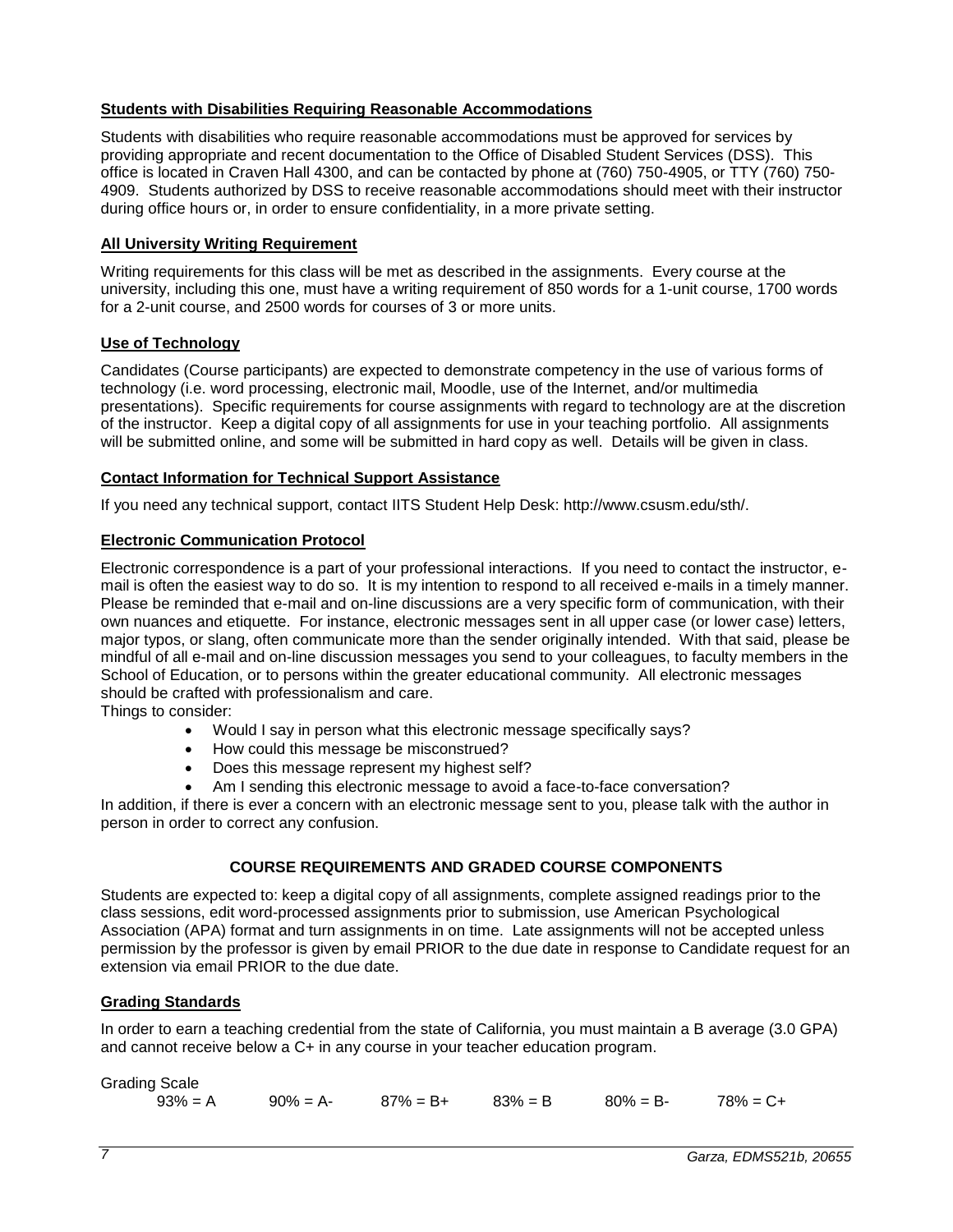| <b>Assignment</b>                                 | $%$ (pts) |
|---------------------------------------------------|-----------|
| Participation ELA instruction in-class activities | 15% (60)  |
| Literacy instruction strategies                   | 15% (60)  |
| Literacy lesson plan                              | 15% (60)  |
| Assessment in literacy                            | 15% (60)  |
| <b>RICA Competencies</b>                          | 15% (60)  |
| <b>Literary Arts</b>                              | 13% (50)  |
| ELA reflective blog                               | 13% (50)  |

### PARTICIPATION ELA INSTRUCTION IN-CLASS ACTIVITIES

Each class session, we will engage in a variety of participatory lessons. Most of these activities will use information available in the readings. In order to receive credit, please come to class being familiar with the assigned readings for that session. I encourage you to bring your readings to class sessions (in digital or hard copy formats). Please also note the requirements of the SOE attendance policy and SOE professional dispositions policy.

#### LITERACY INSTRUCTION STRATEGIES

In this activity, you will learn to model instructional strategies for teaching literacy and language. As you become familiar with the strategy, you can plan and create the needed materials for the demo with a partner. I have provided you a "Demonstration Guide" (see below) to organize your demonstration.

#### **Demonstration Guide**

.

State the name of the strategy and what area of ELA/ELD it corresponds to

Model the use of the strategy using the complementary co-teaching approach.

Model by the strategy step by step.

Model by *showing* what to do and "thinking aloud" as you demonstrate.

Use the appropriate materials to model the strategy

After the demonstration, your job is to write a report that includes your own demonstrated literacy instructional strategy as well as one additional strategy that you had the opportunity to observe being demonstrated. I have provided you a "Strategy Report Guide" (see below) to organize your report.

#### **Strategy Report Guide**

The name of assigned literacy instruction strategy you taught

Explain the purpose of the literacy instruction strategy? In other words, how does it help children develop in a specific area/skill needed to be a better reader, writer, or speaker?

Provide a photo of the strategy being demonstrated (i.e., materials being used...)

## MY REFLECTIVE BLOG

Here is your opportunity to maintain a personal blog for this course (between you and me) where you can reflect what you are learning about teaching literacy and language during each week of class. To receive credit the entry needs to provide a description of at least two (2) new learnings you made as a result of the week's coursework, learnings that you believe advance your own professional development specific to being a literacy educator. Be sure to mention if anything you're learning applies to your work with children in educational settings.

#### LITERACY LESSON PLAN

This is your opportunity to apply what you are learning about quality literacy instruction and prepare your own reading mini-lesson plan. You will need to design it using direct/explicit instruction to teach a child in a one-to-one setting. Pay special attention to structuring your lesson using "instructional scaffolding" so that you fully support the learner's progress toward independence. Please use the "lesson guide" (see below).

| <b>Lesson Guide</b> |                       |
|---------------------|-----------------------|
| components          | details of components |
| Student             |                       |
| <b>Description</b>  |                       |
| Standard(s)         |                       |

# **Lesson Guide**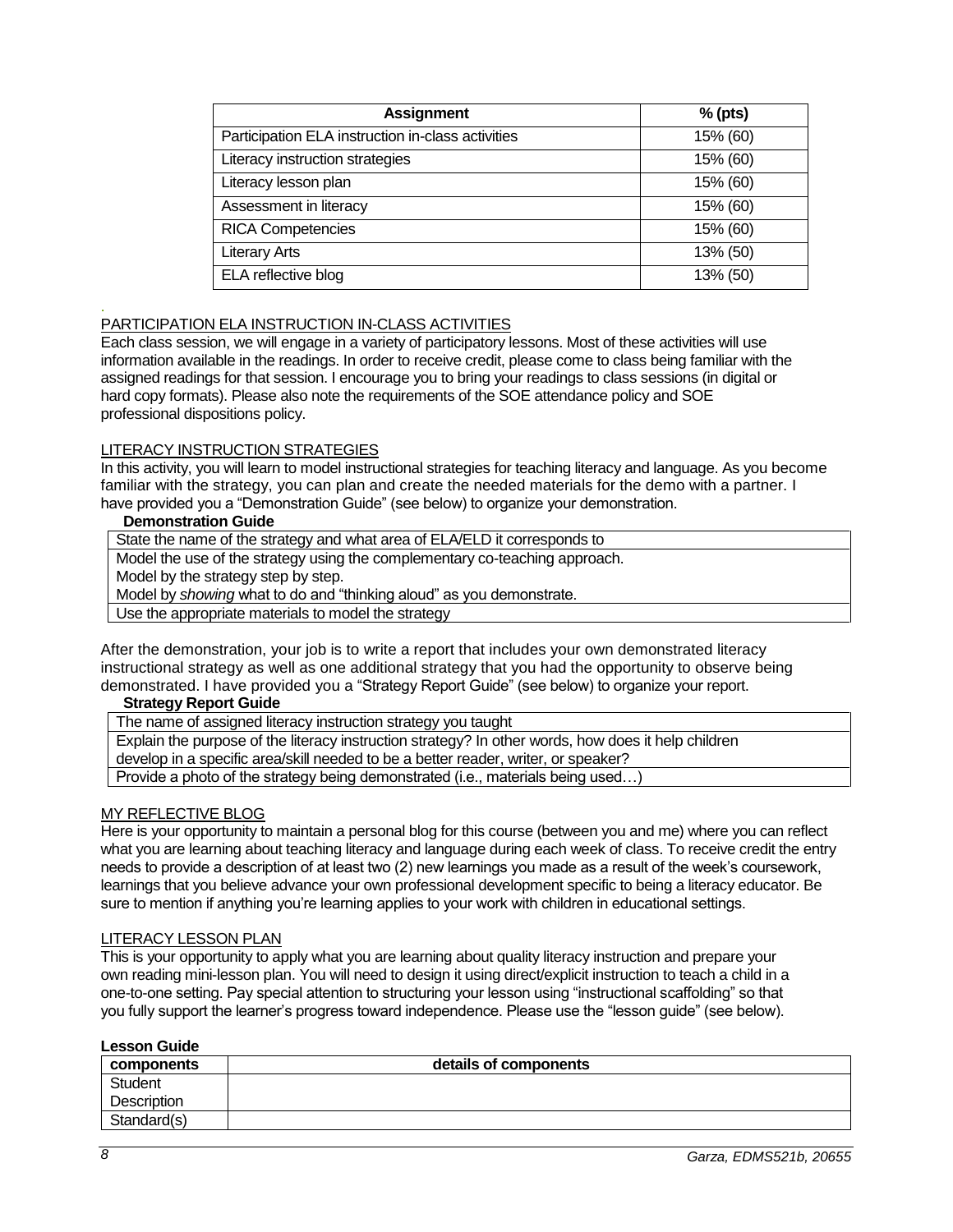| Objective:             |                                                                                                                                                                                                                                                                                                                                                              |  |
|------------------------|--------------------------------------------------------------------------------------------------------------------------------------------------------------------------------------------------------------------------------------------------------------------------------------------------------------------------------------------------------------|--|
| Assessment             | The specific criteria used to measure student performance of the objective.                                                                                                                                                                                                                                                                                  |  |
| Teach to the           | <b>Begin</b>                                                                                                                                                                                                                                                                                                                                                 |  |
| Objective              | <b>Teacher</b> explains and models the task by actually doing it while students watch. First,<br>Teacher explains the key concepts and how to use them. Next, Teacher models by "thinking                                                                                                                                                                    |  |
| Model                  | aloud" to show the associated thinking process while students listen & watch.<br>Continue                                                                                                                                                                                                                                                                    |  |
| Share                  | Teacher and students do the task together with teacher leading them. Teacher asks<br>students to help teacher. Teacher asks questions, encourages partner-talk, such as "think-<br>pair-share", and charts out students' ideas.                                                                                                                              |  |
| <b>Guided Practice</b> | <b>Guided practice activities</b><br><b>Students</b> with partner/small group engage in an activity to practice performing the objective.<br>Teacher provides students the materials and directions for the activity. Teacher coaches<br>students, offering guidance as needed. Teacher supports students who need extra help by<br>re-teaching/mini-lesson. |  |
| Closure                | Reinforce key concepts related to the objective                                                                                                                                                                                                                                                                                                              |  |
| Independent            | Apply newly learned skills                                                                                                                                                                                                                                                                                                                                   |  |
| Practice               | Student applies newly learned skills in an independent activity created by the teacher.                                                                                                                                                                                                                                                                      |  |

# ASSESSMENT IN LITERACY

In these activities, you can explore the power of authentic literacy assessments to inform your instructional planning and instructional delivery. You will become familiar with the different purposes of literacy assessments and become involved in the process of gathering and analyzing assessment data. The first assessment activity is conducting a running record with a child that you observe reading. You will practice using the running record assessment to determine what the child's strengths and needs are in his/her reading performance. In class, you and your cohort colleagues can share your records with each other and identify what the data is showing about the child's reading development. Another assessment activity is a jigsaw in which you and your cohort colleagues will share with one another the purpose and administration of a variety of literacy assessments, explaining the distinct kind of information the assessment gathers and connecting it to the instructional cycle and its utility as entry-level, progress-monitoring and/or summative assessment. After completing these activities, write a report that includes the following information. **Assessment Report Guide**

| Assessifient Report Odiue   |                                                                                          |  |
|-----------------------------|------------------------------------------------------------------------------------------|--|
| <b>My Running Record</b>    | State the student's grade level and any additional salient factors                       |  |
| that I conducted with a     | State which text the child read during the running record (narrative? expository?)       |  |
| student                     | Describe the results of the running record: (How did the student score? What             |  |
|                             | information did you find out re: the kinds of miscues that the student makes? the        |  |
|                             | student's reading skills? the student's reading level?)                                  |  |
| <b>My Assigned literacy</b> | State the name of your assigned literacy assessment                                      |  |
| assessment that I           | What does it measure specifically, what information does it give you about the           |  |
| demonstrated                | student?                                                                                 |  |
|                             | How do you administer this assessment?                                                   |  |
|                             | How do you score this assessment?                                                        |  |
|                             | Is this an assessment used for entry-level, progress-monitoring or summative?            |  |
| <b>Reflect</b>              | What insights do I have about lit assessment?                                            |  |
|                             | What will I need in order to become effective at using assessment to inform instruction? |  |
|                             |                                                                                          |  |

# RICA COMPETENCIES

In this activity, you look for examples of instruction that exemplify the RICA competencies by observing teachers delivering language arts instruction. While observing, please keep some notes on what and how she/he is teaching and make sure to take a photo of salient instructional materials being used. Later, in class, share your observations and photos, to make connections to RICA competencies and ELA common core standards, and to draw insights about effective literacy instruction. Post 4 to 6 examples of distinct RICA competencies: 3, 4, 6, 7, 9, 11, 14, 15. You will need to reference the "Ready for Revised RICA Study Guide" written by James Zarrillo to make connections between the RICA competencies and the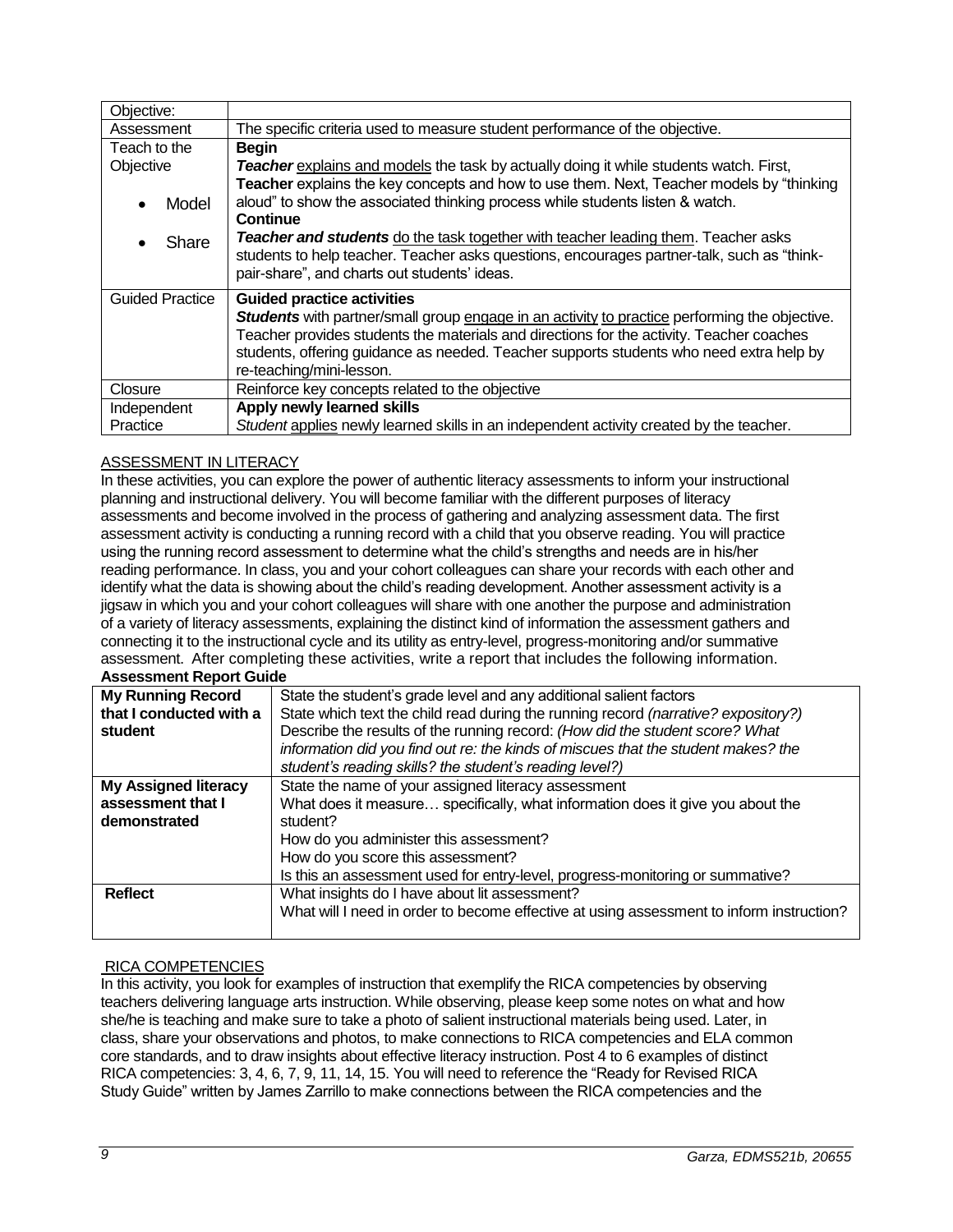instruction you observe. We will post our photos and notes on a class "RICA" blog in order to support each one's success on the RICA.

# *Literary Arts Options:*

Each of you will participate in all of the in-class literary arts activities. However, you are required to submit only one report on one of the literary arts activity options. You can choose the one option for which they would like to create a report to be submitted for credit to cougar course.

**Read Across America/ Dr. Seuss Day 2016: (March 2, 2016)** <http://www.nea.org/grants/886.htm> Candidates collaborate with the school Literacy Coach and grade level Classroom Teachers (with whom they tutor) to develop a program of activities for the *Read Across America Day* in the month of March. These activities utilize the arts to engage with literature. For this option, Candidates create a report to submit that includes the following:

- a summary of what you, your partner teacher, and the children did in this activity
- a reflection on what you think went well and what you've learned from this opportunity
- 1 photos that illustrate your project in the classroom

**Connecting Children with Dance and History through Folk Music:** Candidates participate in active and engaging workshop(s) to learn how to teach folk dance to students K-5. In addition, Candidates will learn the multiple advantages of using the literacies of music and dance to teach literacy, language and content. For this option, Candidates create a report to submit that includes the following:

- a summary of what you did in this activity
- a reflection on what valuable insights you have gained as a result of this workshop(s) how you plan to apply what you have learned about dance and/or music within your own teaching
- 1 photo of you participating in the workshop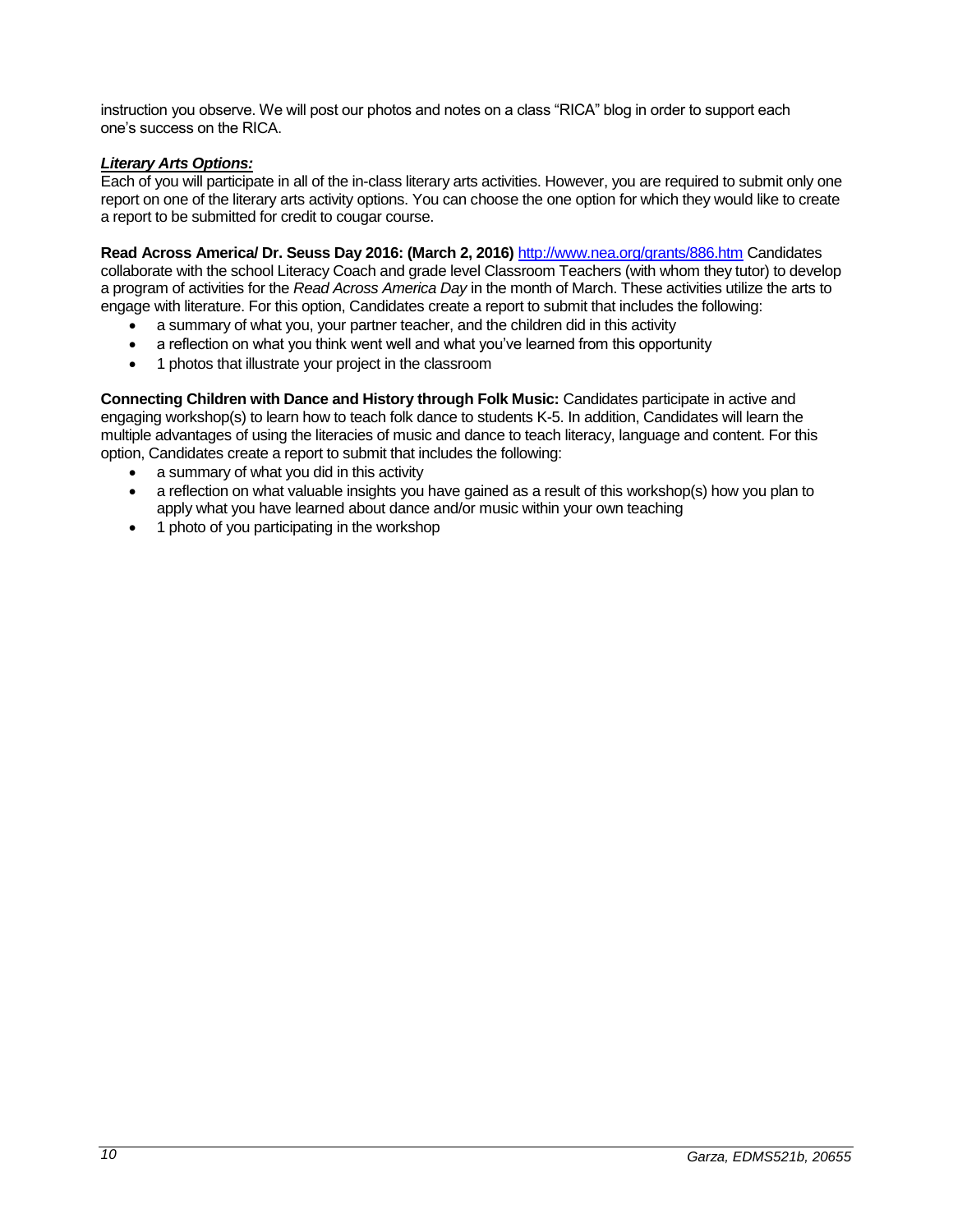# **SCHEDULE/COURSE OUTLINE**

<span id="page-10-0"></span>

|                                                                                             | <b>MODULE #1</b>                                                                                                                                                                                                                                                                                                                                                                                                                                                                                                                                                                                                                                                                                                                                                                                                                                                        |                                                                                                                                                                                                                                                                                                                                                                                                                                                  |
|---------------------------------------------------------------------------------------------|-------------------------------------------------------------------------------------------------------------------------------------------------------------------------------------------------------------------------------------------------------------------------------------------------------------------------------------------------------------------------------------------------------------------------------------------------------------------------------------------------------------------------------------------------------------------------------------------------------------------------------------------------------------------------------------------------------------------------------------------------------------------------------------------------------------------------------------------------------------------------|--------------------------------------------------------------------------------------------------------------------------------------------------------------------------------------------------------------------------------------------------------------------------------------------------------------------------------------------------------------------------------------------------------------------------------------------------|
|                                                                                             | $1/25 - 2/7$                                                                                                                                                                                                                                                                                                                                                                                                                                                                                                                                                                                                                                                                                                                                                                                                                                                            |                                                                                                                                                                                                                                                                                                                                                                                                                                                  |
| <b>Wks 1 &amp; 2</b><br>Monday class<br>sessions on<br>Jan 25 <sup>th</sup><br>&<br>Feb 1st | Intro to CC ELA anchor standards, CCSS & ELD standards<br>_ Intro to Framework<br>_ Intro to RICA Competencies<br>CC focus: foundational literacy<br>_ Relationship of standards & assessment<br>Intro to cultural relevance<br>_Intro to EL typologies                                                                                                                                                                                                                                                                                                                                                                                                                                                                                                                                                                                                                 | <b>Readings:</b><br>CA ELA/ELD Framework<br>Zarrillo, (2010) RICA<br>Freeman (2004):<br><b>Connecting Students to</b><br><b>Culturally Relevant Texts</b><br>Due (2/7):<br>Participation in 2 class                                                                                                                                                                                                                                              |
|                                                                                             | <b>Resources</b><br><b>ELA CCSS</b><br>Appendix A of ELD Standards: Foundational Literacy Skills for<br>English Learners alignment charts<br>Appendix B of ELD Standards: Learning How English Works<br>ELA & ELD PowerPoint: Students Learning English:<br>Developing Language and Literacy in L2.<br>R&C Ch 2 & 3<br>Q&U Ch 2 & 3: (43-46) differentiated instruction for ELLs<br><b>MODULE #2</b>                                                                                                                                                                                                                                                                                                                                                                                                                                                                    | sessions<br>Post 2 reflective entries<br>Post 1 RICA competency<br>example                                                                                                                                                                                                                                                                                                                                                                       |
|                                                                                             | $2/8 - 2/21$                                                                                                                                                                                                                                                                                                                                                                                                                                                                                                                                                                                                                                                                                                                                                                                                                                                            |                                                                                                                                                                                                                                                                                                                                                                                                                                                  |
| <b>Wks 3 &amp; 4</b><br>Monday class<br>sessions on<br>Feb 8th<br>&<br>Feb 15th             | Emergent Literacy: early language, reading & writing<br>development and associated assessments<br>Developing language & literacy in L1 & L2<br>The typologies of the student learning English, the proficiency<br>level descriptor(s) (i.e., emerging, expanding, bridging), and the<br>student's oral language English and L1 print skills. How to<br>adapt objectives based on students oral language in English<br>and print skills in L2.<br>_ Rubric for determining the cultural relevance of a text<br>_ Intro to cueing systems<br>CC Focus: foundational skills<br>phonemic awareness, early word recognition & associated<br>assessments<br>_ Unpacking English language structures (letter & word level)<br>_ Intro to literacy instruction strategies<br>_ Intro to literacy lessons & direct (explicit) instruction<br><b>Resources</b><br><b>ELA CCSS</b> | <b>Readings:</b><br>CA ELA/ELD Framework<br>Zarrillo, (2010) RICA<br>Freeman (2004):<br><b>Connecting Students to</b><br><b>Culturally Relevant Texts</b><br>& Cultural Relevance<br>Rubric.<br>Duke (2012): Effective<br><b>Practices for Teaching</b><br><b>Reading Comprehension</b><br>first 7 pages of the chapter<br>Due (2/21):<br>Participation in 2 class<br>sessions<br>Post 2 reflective entries<br>Post 1 RICA competency<br>example |
|                                                                                             | Appendix A of ELD Standards: Foundational Literacy Skills for<br>English Learners alignment charts<br>Appendix B of ELD Standards: Learning How English Works<br>ELA & ELD PowerPoint: Students Learning English:<br>Developing Language and Literacy in L2.<br>Reference Chart: EL Typologies<br>R&C Ch 3 & 4<br>Q&U Ch 2 & 3: (43-46) differentiated instruction for ELLs<br><b>MODULE #3</b>                                                                                                                                                                                                                                                                                                                                                                                                                                                                         |                                                                                                                                                                                                                                                                                                                                                                                                                                                  |
|                                                                                             | $2/22 - 3/6$                                                                                                                                                                                                                                                                                                                                                                                                                                                                                                                                                                                                                                                                                                                                                                                                                                                            |                                                                                                                                                                                                                                                                                                                                                                                                                                                  |
| <b>Wks 5 &amp; 6</b><br>Monday class                                                        | <b>Literacy Instruction Strategies Activity</b><br>CC focus: reading & writing narrative<br>comprehension & fluency                                                                                                                                                                                                                                                                                                                                                                                                                                                                                                                                                                                                                                                                                                                                                     | Readings:<br>CA ELA/ELD Framework<br>Zarrillo, (2010) RICA                                                                                                                                                                                                                                                                                                                                                                                       |
|                                                                                             |                                                                                                                                                                                                                                                                                                                                                                                                                                                                                                                                                                                                                                                                                                                                                                                                                                                                         |                                                                                                                                                                                                                                                                                                                                                                                                                                                  |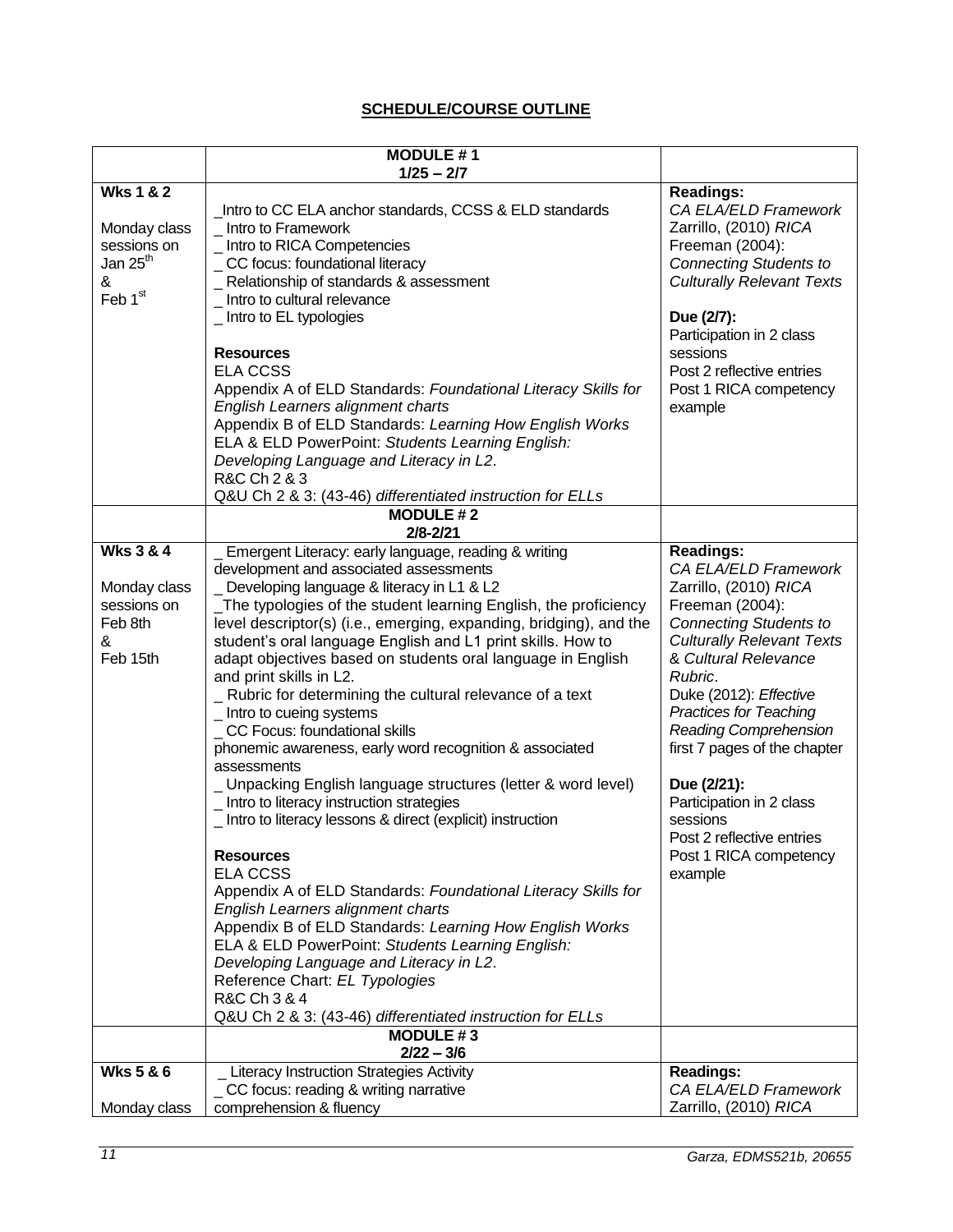| sessions on           | continue with foundational skills                                    | Video: how to conduct a   |
|-----------------------|----------------------------------------------------------------------|---------------------------|
| Feb 22nd              | word recognition, phonics, structural analysis & associated          | running record            |
| &                     | assessments                                                          |                           |
| Feb 29 <sup>th</sup>  | _Intro to running records                                            | Due (3/6):                |
|                       | _ Unpacking English language structures (word/sentence)              | Report of your literacy   |
| March 2 <sup>nd</sup> | _ Teaching ELD                                                       | instruction strategy      |
| Dr. Seuss             | Developing the literacy lesson                                       | Participation in 2 class  |
| <b>Read Across</b>    |                                                                      | sessions                  |
| America Day           | <b>Resources</b>                                                     | Post 2 reflective entries |
|                       | <b>ELA CCSS</b>                                                      | Post 1 RICA competency    |
|                       | Appendix B of ELD Standards: Learning How English Works              | example                   |
|                       | ELA & ELD PowerPoint: Students Learning English:                     |                           |
|                       | Developing Language and Literacy in L2.                              |                           |
|                       | R&C Ch 5 & 7                                                         |                           |
|                       | Q&U Ch 5: Skills for lit success Ch 6: Strategies that count         |                           |
|                       | <b>MODULE #4</b>                                                     |                           |
|                       | $3/7 - 3/20$                                                         |                           |
| <b>Wks 7 &amp; 8</b>  | _Intro to literacy assessments & their purposes,                     | <b>Readings:</b>          |
|                       | _ Practice running records for word analysis & fluency               | CA ELA/ELD Framework      |
| Monday class          | CC Focus: reading & writing in expository text & academic            | Zarrillo, (2010) RICA     |
| sessions on           | language development                                                 | Website: History of Us    |
| March 7th             | Reading & writing in social studies: "reading pictures" (Visualizing |                           |
| &                     | Social Studies)                                                      | Due (3/20):               |
| March 14th            | _ Unpacking English language structures (sentence &                  | Literacy lesson plan      |
|                       | paragraph level), grammar, sentence expansion, cohesive              | Participation in 2 class  |
|                       | devices, semantic variety, paragraph format with the                 | sessions                  |
|                       | Teaching ELD                                                         | Post 2 reflective entries |
|                       | _Revising the mini-lesson                                            | Post 1 RICA competency    |
|                       |                                                                      | example                   |
|                       | <b>Resources</b>                                                     |                           |
|                       | <b>ELA CCSS</b>                                                      |                           |
|                       | Appendix B of ELD Standards: Learning How English Works              |                           |
|                       | <b>Grammar &amp; Meaning PowerPoint</b>                              |                           |
|                       | ELA & ELD PowerPoint: Students Learning English:                     |                           |
|                       | Developing Language and Literacy in L2.                              |                           |
|                       | <b>R&amp;C Ch 10</b>                                                 |                           |
|                       |                                                                      |                           |
|                       | Q&U Ch 5: Skills for lit success Ch 6: Strategies that count         |                           |
| <b>Spring Break</b>   | <b>SPRING BREAK</b>                                                  | <b>SPRING BREAK</b>       |
|                       |                                                                      |                           |
|                       | <b>MODULE #5</b><br>$3/28 - 4/10$                                    |                           |
|                       |                                                                      |                           |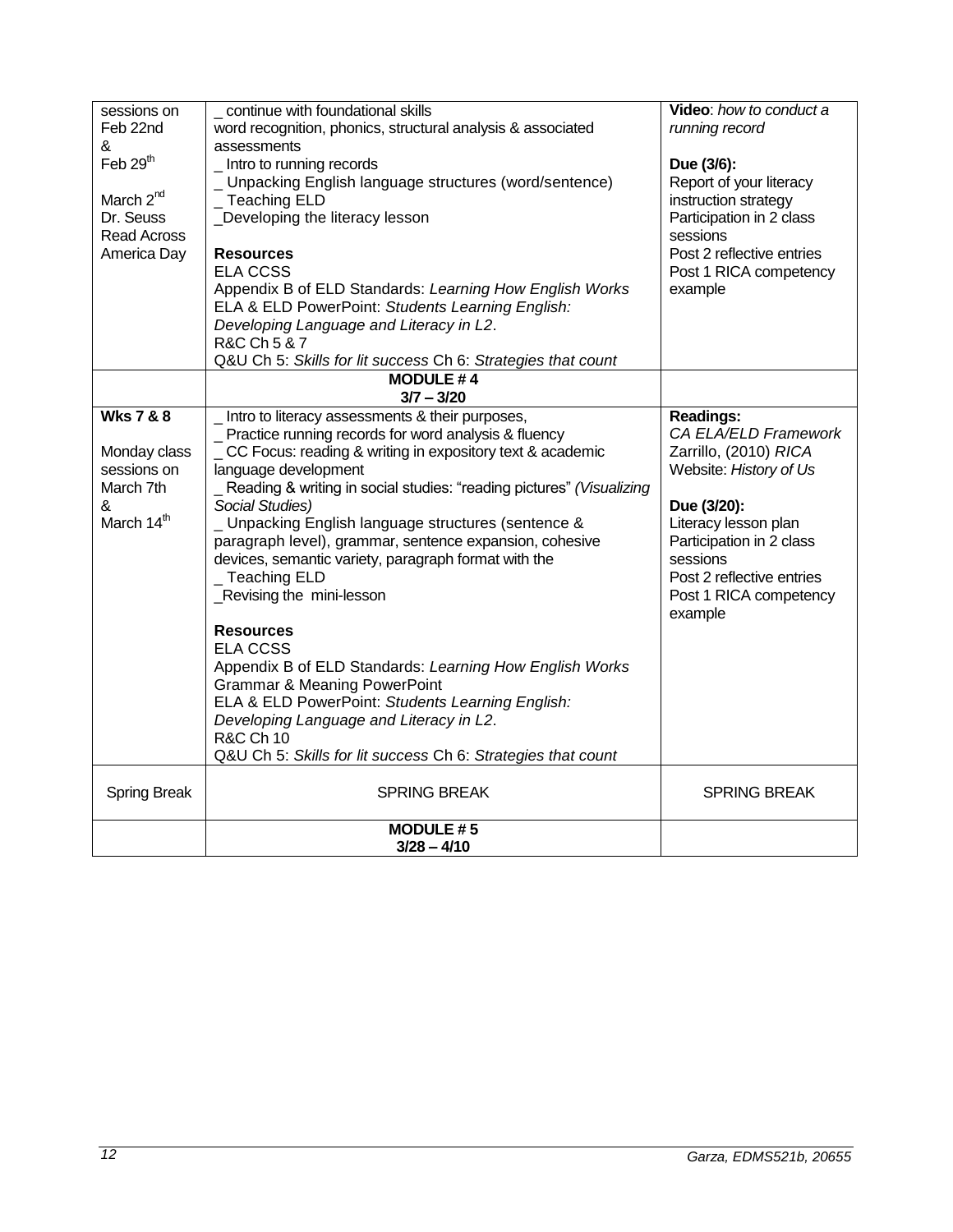| <b>Wks 9 &amp; 10</b><br>Monday class<br>sessions on<br>March 28th<br>&<br>April 4th | Assessment of Literacy Activities<br>Intro to Informal Reading Inventory (IRI)<br>_ Intro to writing & orthography: stages of spelling, sound spelling &<br>structural analysis (morphemes)<br>_ Intro to Vocabulary<br>_ Unpacking English language structures (paragraph level &<br>text level), graphic organizers of text structures, semantic maps,<br><b>Resources</b><br><b>ELA CCSS</b><br>Appendix B of ELD Standards: Learning How English Works<br><b>Grammar &amp; Meaning PowerPoint</b><br>ELA & ELD PowerPoint: Students Learning English:<br>Developing Language and Literacy in L2.<br>R&C Ch 6 & 8<br>Q&U Ch 5: Skills for lit success Ch 6: Strategies that count                                                | <b>Readings:</b><br>CA ELA/ELD Framework<br>Zarrillo, (2010) RICA<br>Video: Making words (4<br>minutes)<br>Due (4/10):<br><b>Running Record</b><br>Participation in 2 class<br>sessions<br>Post 2 reflective entries<br>Post 1 RICA competency<br>example                                                                                    |
|--------------------------------------------------------------------------------------|-------------------------------------------------------------------------------------------------------------------------------------------------------------------------------------------------------------------------------------------------------------------------------------------------------------------------------------------------------------------------------------------------------------------------------------------------------------------------------------------------------------------------------------------------------------------------------------------------------------------------------------------------------------------------------------------------------------------------------------|----------------------------------------------------------------------------------------------------------------------------------------------------------------------------------------------------------------------------------------------------------------------------------------------------------------------------------------------|
|                                                                                      | <b>MODULE #6</b><br>$4/11 - 4/24$                                                                                                                                                                                                                                                                                                                                                                                                                                                                                                                                                                                                                                                                                                   |                                                                                                                                                                                                                                                                                                                                              |
| Wks 11 & 12<br>Monday class<br>sessions on<br>April 11th<br>&<br>April 18th          | <b>Assessment in Literacy Demonstrations</b><br>_ Fluency continued: components of fluency competencies,<br>relationship to word identification and comprehension, influence of<br>text complexity on fluency<br>_Writing continued: writing process & writing workshop<br>_ Academic language continued: features of academic language<br>texts<br><b>Resources</b><br><b>ELA CCSS</b><br>Appendix B of ELD Standards: Learning How English Works<br><b>Grammar &amp; Meaning PowerPoint</b><br>Academic Language PowerPoint<br>ELA & ELD PowerPoint: Students Learning English:<br>Developing Language and Literacy in L2.<br>R&C Ch 8 & 9 generous reading (353)<br>Q&U Ch 5: Skills for lit success Ch 6: Strategies that count | <b>Readings:</b><br>CA ELA/ELD Framework<br>Zarrillo, (2010) RICA<br>Video: Making words (4<br>minutes)<br>Freeman (2009) Academic<br>& Conversational Lang<br>pages 23 - 44<br>Due (4/24):<br>Report of Assessment in<br>Literacy<br>Participation in 2 class<br>sessions<br>Post 2 reflective entries<br>Post 1 RICA competency<br>example |
|                                                                                      | <b>MODULE #7</b><br>$4/25 - 5/8$                                                                                                                                                                                                                                                                                                                                                                                                                                                                                                                                                                                                                                                                                                    |                                                                                                                                                                                                                                                                                                                                              |
| Wks 13 & 14<br>Monday class<br>sessions on<br>April 25th<br>&<br>May 2nd             | RICA competencies review<br>Lesson plan share out<br>Poetry for reading & writing<br>Literacies for the 21 <sup>st</sup> Century, Digital Literacies for use in the<br>classroom<br><b>MODULE #8</b>                                                                                                                                                                                                                                                                                                                                                                                                                                                                                                                                | <b>Readings:</b><br>CA ELA/ELD Framework<br>Zarrillo, (2010) RICA<br>Due (5/8):<br>Participation in 2 class<br>sessions<br>Final posts 2 reflective<br>entries<br>Final post 1 RICA<br>competency example                                                                                                                                    |
|                                                                                      | $5/9 - 5/13$                                                                                                                                                                                                                                                                                                                                                                                                                                                                                                                                                                                                                                                                                                                        |                                                                                                                                                                                                                                                                                                                                              |